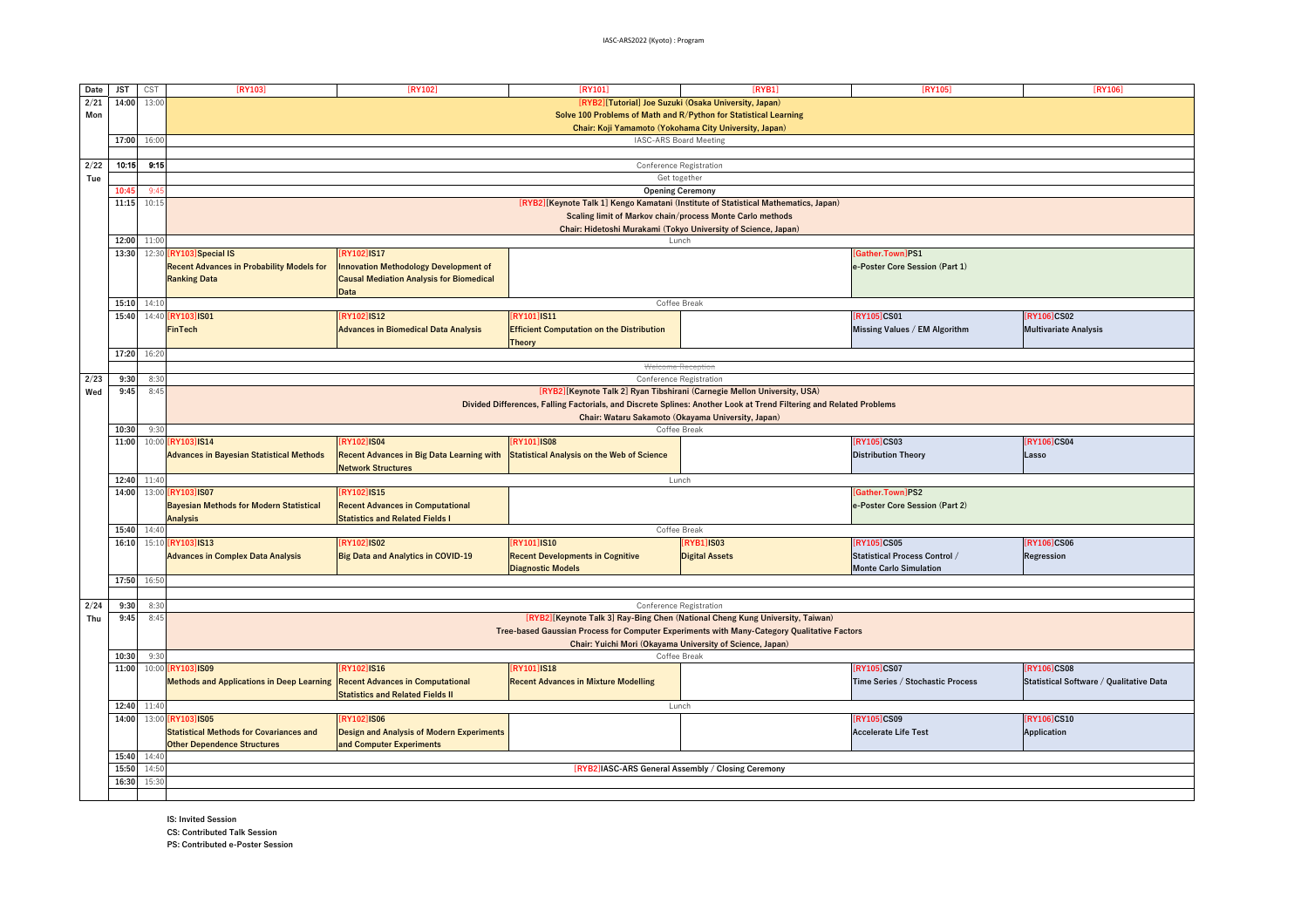| Session ID Title  |                                                                                                                                                                           | Authors                                                                                                                      |
|-------------------|---------------------------------------------------------------------------------------------------------------------------------------------------------------------------|------------------------------------------------------------------------------------------------------------------------------|
| <b>Special IS</b> | <b>Recent Advances in Probability Models for Ranking Data</b>                                                                                                             | Organizer and Chair: Philip L.H. Yu (Education University of Hong Kong, Hong Kong)                                           |
| $SIS-1$           | Effective signal reconstruction from multiple ranked lists via convex optimization                                                                                        | Michael G. Schimek (Medical University of Graz, Austria), Luca Vitale (Università degli Studi di Salerno, Italy), Bastian    |
|                   |                                                                                                                                                                           | Pfeifer (Medical University of Graz, Austria), Michele La Rocca (Università degli Studi di Salerno, Italy)                   |
| $SIS-2$           | <b>Efficient estimation of finite mixtures of Mallows models with the Spearman distance</b>                                                                               | Marta Crispino (Bank of Italy, Italy), Cristina Mollica (Sapienza University of Rome, Italy), Valerio Astuti (Bank of Italy, |
|                   |                                                                                                                                                                           | Italy), Luca Tardella (Sapienza University of Rome, Italy)                                                                   |
| $SIS-3$           | Ranking completion problem                                                                                                                                                | Zhuang Yipeng (Education University of Hong Kong, Hong Kong)                                                                 |
| SIS-4             | Modeling ranking data and social network                                                                                                                                  | Jiaqi Gu (University of Hong Kong, Hong Kong), Philip Yu (Education University of Hong Kong, Hong Kong)                      |
| <b>IS17</b>       | Innovation Methodology Development of Causal Mediation Analysis for Biomedical Data                                                                                       | Organizer and Chair: Sheng-Hsuan Lin (National Yang-Ming Chiao-Tung University, Taiwan)                                      |
| $IS17-1$          | Nonparametric path-specific effects on a survival outcome through time-to-event mediators                                                                                 | Yen-Tsung Huang, Ju-Sheng Hung (Academia Sinica, Taiwan)                                                                     |
| $IS17-2$          | Unified semicompeting risks analysis of hepatitis natural history through mediation modeling                                                                              | Jih-Chang Yu, Yen-Tsung Huang (Academia Sinica, Taiwan)                                                                      |
| $IS17-3$          | Causal mediation analysis for panel data - mechanism investigation for COVID-19 pandemic induced                                                                          | Pei-Hsuan Hsia, Sheng-Hsuan Lin (National Yang Ming Chiao Tung University, Taiwan)                                           |
|                   | depression                                                                                                                                                                |                                                                                                                              |
| $IS17-4$          | Robust inference on effects attributable to mediators: A controlled-direct-effect-based approach for causa An-Shun Tai (National Yang Ming Chiao Tung University, Taiwan) |                                                                                                                              |
|                   | effect decomposition with multiple mediators                                                                                                                              |                                                                                                                              |
| <b>PS1</b>        | e-Poster Core Session (Part 1)                                                                                                                                            | Chair: Yoshikazu Terada (Osaka University, Japan), Michio Yamamoto (Okayama University, Japan),                              |
| PS1-01            | Quantum computation, quantum algorithms and implications on data science                                                                                                  | Jeremy Garcia, Nathan Kim, David Han (University of Texas at San Antonio, USA)                                               |
| PS1-02            | Statistical perspectives in teaching application-oriented deep learning                                                                                                   | Nathan Kim, David Han (University of Texas at San Antonio, USA)                                                              |
| <b>PS1-03</b>     | The optimal condition-based maintenance policy under the gamma degradation process                                                                                        | David Han (University of Texas at San Antonio, USA)                                                                          |
| PS1-04            | A covariate selection method for propensity score model based on interquantile estimation of outcome                                                                      | Takehiro Shoji, Jun Tsuchida, Hiroshi Yadohisa (Doshisha University, Japan)                                                  |
| PS1-05            | Bayesian tail risk forecasting of the realized volatility CAViaR models                                                                                                   | Tiffany H. Y. Hsu, Cathy W. S. Chen (Feng Chia University, Taiwan)                                                           |
| <b>PS1-06</b>     | Quantile three-factor model with heteroskedasticity and skew Student t errors                                                                                             | Kai Y.K. Wang, Cathy W. S. Chen (Feng Chia University, Taiwan)                                                               |
| PS1-07            | Evaluation of statistical methods for recurrent time-to-event data                                                                                                        | Naoki Uemura (Yokohama City University, Japan), Hideto Yasuda (Jichi Medical University, Japan), Takayuki Abe                |
|                   |                                                                                                                                                                           | (Yokohama City University, Japan)                                                                                            |
| <b>PS1-08</b>     | Estimation of treatment effects for multivariate longitudinal data                                                                                                        | Shintaro Yuki, Hiroshi Yadohisa (Doshisha University, Japan)                                                                 |
| PS1-09            | A cluster Kriging method considering additional information                                                                                                               | Toshiki Sakai, Jun Tsuchida, Hiroshi Yadihisa (Doshisha University, Japan)                                                   |
| <b>PS1-10</b>     | Rapid design of metamaterials via multi-target Bayesian optimization                                                                                                      | Yang Yang (Tsinghua University, China), Chunlin Ji (Kuang-Chi Institute of Advanced Technology, China), Ke Deng              |
|                   |                                                                                                                                                                           | (Tsinghua University, China)                                                                                                 |
| PS1-11            | Online quantile linear discriminant analysis                                                                                                                              | Soshi Kawarai, Hiroshi Yadohisa (Doshisha University, Japan)                                                                 |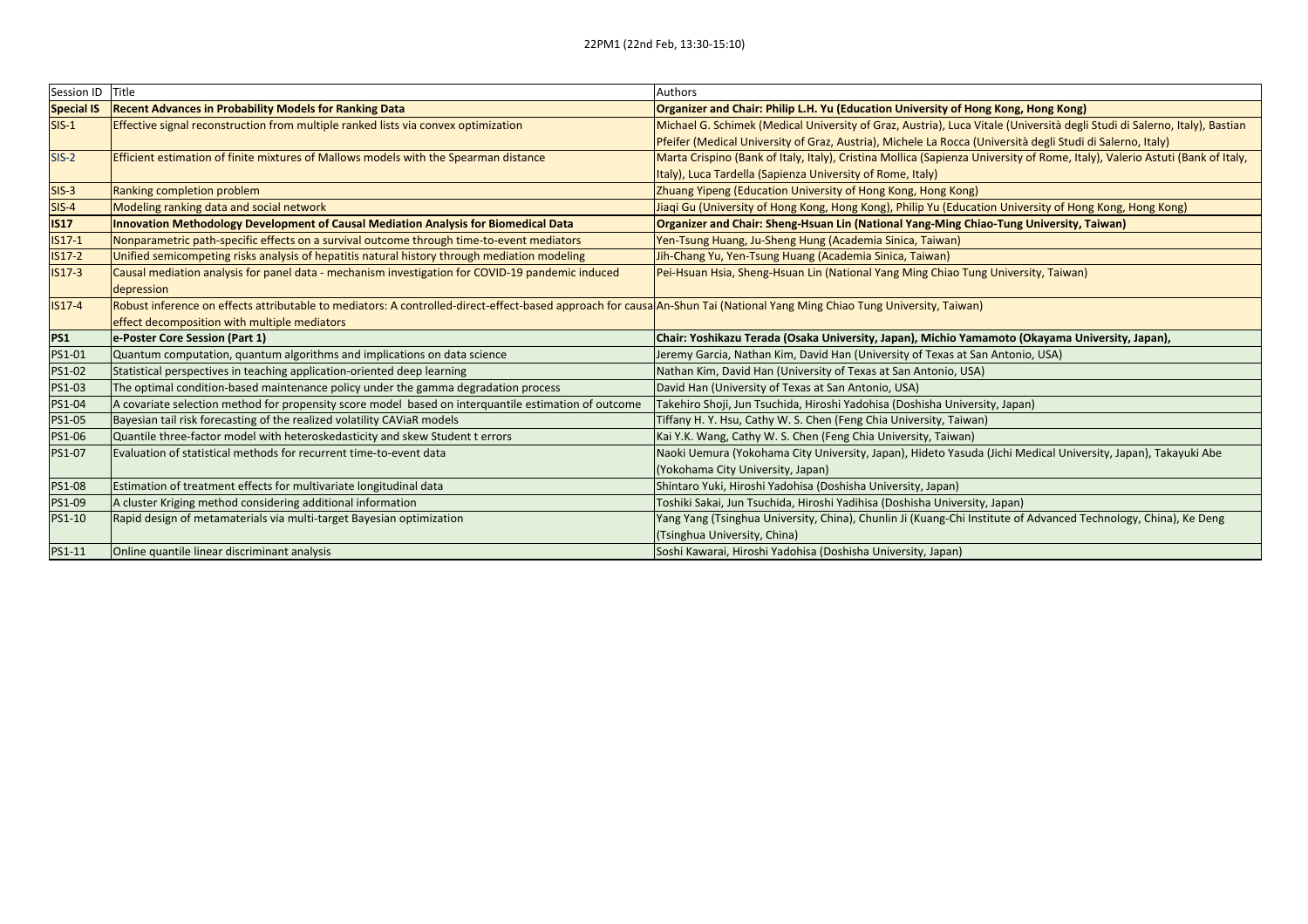| Session ID Title |                                                                                                         | Authors                                                                                                                   |
|------------------|---------------------------------------------------------------------------------------------------------|---------------------------------------------------------------------------------------------------------------------------|
| <b>ISO1</b>      | FinTech                                                                                                 | Organizer and Chair: Ying Chen (National University of Singapore, Singapore)                                              |
| $ISO1-1$         | Bayesian inference of temporal trends in daily financial news                                           | Mike So (Hong Kong University of Science and Technology, Hong Kong)                                                       |
| $ISO1-2$         | Optimal execution with hidden orders under self-exciting dynamics                                       | Ying Chen (National University of Singapore, Singapore), Zexin Wang (Imperial College London, United Kingdom), Ge         |
|                  |                                                                                                         | Zhang, Chao Zhou (National University of Singapore, Singapore)                                                            |
| $ISO1-3$         | Shapley-Lorenz trustworthy AI                                                                           | Paolo Giudici, Emanuela Raffinetti (University of Pavia, Italy)                                                           |
| <b>ISO1-4</b>    | Non fungible tokens and VizTech                                                                         | Wolfgang Karl Härdle (Humboldt-Universität zu Berlin, Germany)                                                            |
| <b>IS12</b>      | <b>Advances in Biomedical Data Analysis</b>                                                             | Organizers: Michio Yamamoto (Okayama University, Japan), Yoshikazu Terada (Osaka University, Japan)                       |
|                  |                                                                                                         | Chair: Yoshikazu Terada (Osaka University, Japan)                                                                         |
| $IS12-1$         | One-step approximation of covariate balancing propensity score using generalized linear models          | Tomohiro Shinozaki (Tokyo University of Science, Japan)                                                                   |
| $IS12-2$         | Direct and indirect effect with multiple longitudinal mediators                                         | Masataka Taguri (Yokohama City University, Japan), Yasuyuki Okuda (Daiichi Sankyo Co., Ltd., Japan)                       |
| $IS12-3$         | Odds-based predictive improvement index for binary regression models                                    | Kenichi Hayashi (Keio University, Japan), Shinto Eguchi (Institution of Statistical Mathematics, Japan)                   |
| <b>IS12-4</b>    | Estimation of the causal effects of stochastic interventions based on sufficient dimension reduction    | Michio Yamamoto (Okayama University / RIKEN AIP, Japan)                                                                   |
| <b>IS11</b>      | <b>Efficient Computation on the Distribution Theory</b>                                                 | Organizers: Hiroki Hashiguchi, Hidetoshi Murakami (Tokyo University of Science, Japan)                                    |
|                  |                                                                                                         | Chair: Hiroki Hashiguchi (Tokyo University of Science, Japan)                                                             |
| $IS11-1$         | Approximation to probability density functions in sampling distributions based on Fourier cosine series | Shigekazu Nakagawa (Okayama University of Science, Japan), Hiroki Hashiguchi (Tokyo University of Science, Japan),        |
|                  |                                                                                                         | Yoko Ono (Yokohama City University, Japan)                                                                                |
| $IS11-2$         | On the distribution of the sum of gamma mixture random variables                                        | Masato Kitani (Tokyo University of Science, Japan), Hidetoshi Murakami, Hiroki Hashiguchi (Tokyo University of Science    |
|                  |                                                                                                         | Japan)                                                                                                                    |
| $IS11-3$         | Algorithm for product of zonal polynomials and its application in statistics                            | Koki Shimizu, Hiroki Hashiguchi (Tokyo University of Science, Japan)                                                      |
| $IS11-4$         | The moment generating function of two-sample linear rank tests in the presence of ties                  | Hikaru Yamaguchi (Tokyo University of Science, Japan), Hidetoshi Murakami (Tokyo University of Science, Japan)            |
| $IS11-5$         | Acceleration of bootstrap computation for incomplete data                                               | Masahiro Kuroda (Okayama University of Science, Japan)                                                                    |
| <b>CS01</b>      | Missing Values / EM Algorithm                                                                           | Chair: Takashi Seo (Tokyo University of Science, Japan)                                                                   |
| CS01-1           | Multiple imputation with verifiable identification condition for nonignorable missing data              | Kenji Beppu, Kosuke Morikawa (Osaka University, Japan), Jongho Im (Yonsei University, South Korea)                        |
| CS01-2           | Tempered expectation-maximization algorithm for discrete latent variable models                         | Luca Brusa (University of Milano-Bicocca, Italy), Francesco Bartolucci (University of Perugia, Italy), Fulvia Pennoni     |
|                  |                                                                                                         | (University of Milano-Bicocca, Italy)                                                                                     |
| CS01-3           | Estimating finite mixtures of disc distribution and its applications to image recognition               | Shunsuke Maki (Nanzan Univerisity, Japan), Takayuki Shiohama (Nanzan University, Japan)                                   |
| CS01-4           | Maximum likelihood estimation of hidden Markov models for continuous longitudinal data with missing     | Fulvia Pennoni (University of Milano-Bicocca, Italy), Francesco Bartolucci, Silvia Pandofi (University of Perugia, Italy) |
|                  | responses and dropout                                                                                   |                                                                                                                           |
| <b>CS02</b>      | <b>Multivariate Analysis</b>                                                                            | Chair: Masahiro Mizuta (Hokkaido University, Japan)                                                                       |
| CS02-1           | A technical note on model ontology via multidimensional scaling                                         | Keishi Nomura, Kensuke Okada (University of Tokyo, Japan)                                                                 |
| CS02-2           | Spherical random projection                                                                             | Seungwoo Kang, Hee-Seok Oh (Seoul National University, South Korea)                                                       |
| CS02-3           | Soft clustering of multidimensional time series                                                         | Ángel López-Oriona, José. A. Vilar, Pierpaolo D'Urso (Universidade da Coruña, Spain)                                      |
| CS02-4           | Application of cross-data matrix methodology to embedded vector of deep-learning models with            | Yuuki Tachioka (Denso IT Laboratory, Japan)                                                                               |
|                  | estimation of spiked model parameter                                                                    |                                                                                                                           |
| CS02-5           | A method for extracting nonlinear structure based on nonlinear measures of dependence                   | Shouma Ishimoto, Hiroyuki Minami, Masahiro Mizuta (Hokkaido University, Japan)                                            |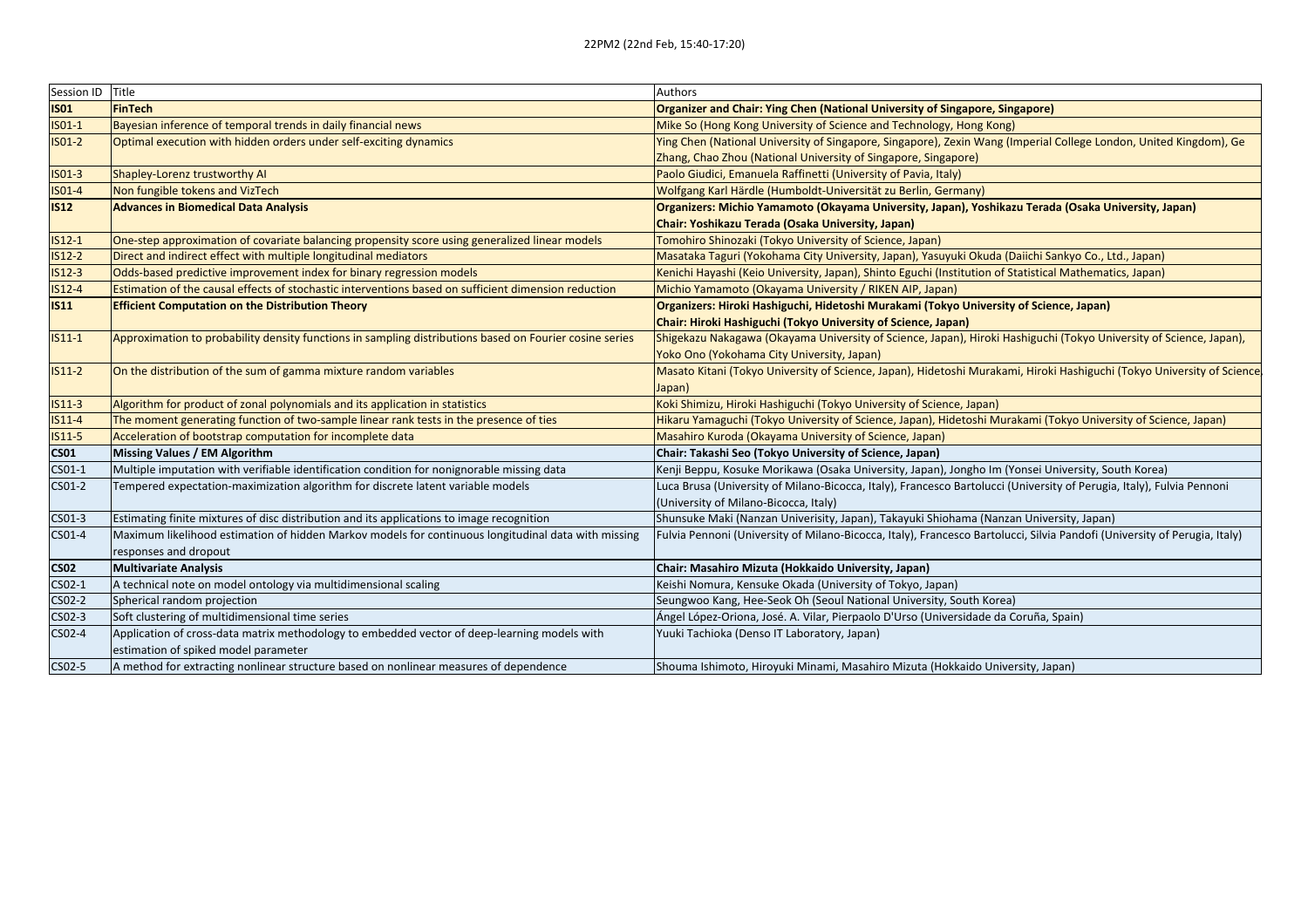| Session ID Title |                                                                                                            | Authors                                                                                                                    |
|------------------|------------------------------------------------------------------------------------------------------------|----------------------------------------------------------------------------------------------------------------------------|
| <b>IS14</b>      | <b>Advances in Bayesian Statistical Methods</b>                                                            | Organizer and Chair: Mike K.P. So (Hong University of Science and Technology, Hong Kong)                                   |
| $IS14-1$         | Linkage vector autoregressive model                                                                        | Manabu Asai (Soka University, Japan), Mike K.P. So (Hong Long University of Science and Technology, Hong Kong)             |
| $IS14-2$         | Dynamic ordering learning in multivariate forecasting                                                      | Bruno P. C. Levy (INSPER Institute of Education and Research, Brazil), Hedibert F. Lopes (Arizona State University, USA)   |
| $IS14-3$         | Dynamic factor, leverage and realized covariances in multivariate stochastic volatility                    | Yuta Yamauchi (Nagoya University, Japan), Yasuhiro Omori (University of Tokyo, Japan)                                      |
| <b>IS04</b>      | <b>Recent Advances in Big Data Learning with Network Structures</b>                                        | Organizer and Chair: Zhao Ren (University of Pittsburgh, USA)                                                              |
| IS04-1           | Functional causal modeling via Karhunen-Loève expansions                                                   | Kuang-Yao Lee (Temple University, USA), Lexin Li (University of California at Berkeley, USA), Bing Li (Pennsylvania State  |
|                  |                                                                                                            | University, USA)                                                                                                           |
| <b>ISO4-2</b>    | Integrative inference for biological networks                                                              | Yuping Zhang (University of Connecticut, USA)                                                                              |
| <b>ISO4-3</b>    | Clustering with latent semiparametric mixture models                                                       | Wen Zhou (Colorado State University, USA)                                                                                  |
| <b>ISO4-4</b>    | Simultaneous inference in multiple matrix-variate graphs for high-dimensional neural recordings            | Zhao Ren (University of Pittsburgh, USA)                                                                                   |
| <b>ISO8</b>      | <b>Statistical Analysis on the Web of Science</b>                                                          | Organizer: Frederick Kin Hing Phoa (Academia Sinica, Taiwan)                                                               |
|                  |                                                                                                            | Chair: Junji Nakano (Chuo University, Japan)                                                                               |
| <b>ISO8-1</b>    | A preferential attachment model of growing hypergraphs                                                     | Hohyun Jung (Sungshin Women's University, South Korea), Sung-Ho Kim (KAIST, South Korea), Frederick Kin Hing Phoa          |
|                  |                                                                                                            | (Academia Sinica, Taiwan)                                                                                                  |
| <b>ISO8-2</b>    | How to estimate potential research subjects by LASSO                                                       | Hiroka Hamada, Keisuke Honda (Institute of Statistical Mathematics, Japan)                                                 |
| <b>ISO8-3</b>    | International comparison of innovation strategies in artificial intelligence research: an analysis of      | Yuji Mizukami (Nihon University, Japan), Junji Nakano (Chuo University, Japan)                                             |
|                  | intrapersonal diversity using bibliographic databases                                                      |                                                                                                                            |
| <b>ISO8-4</b>    | A mixture model of truncated zeta distributions with applications to scientific collaboration networks     | Hohyun Jung (Sungshin Women's University, South Korea), Frederick Kin Hing Phoa (Academia Sinica, Taiwan)                  |
| <b>CS03</b>      | <b>Distribution Theory</b>                                                                                 | Chair: Shigekazu Nakagawa (Okayama University of Science, Japan)                                                           |
| CS03-1           | Choice of the Dirichlet parameter for estimation of measures in two-way contingency tables                 | Tomotaka Momozaki, Koji Cho, Tomoyuki Nakagawa, Sadao Tomizawa (Tokyo University of Science, Japan)                        |
| CS03-2           | Modified Anderson-Darling statistic and its power comparison                                               | Yuyan Ma, Masato Kitani, Hidetoshi Murakami (Tokyo University of Science, Japan)                                           |
| CS03-3           | A test statistic based on normalized transformation for multivariate sample kurtosis                       | Eri Kurita, Seo Takashi (Tokyo University of Science, Japan), Zofia Hanusz (University of Life Sciences in Lublin, Poland) |
| CS03-4           | Modified profile likelihood estimation in the Lomax distribution with censored data                        | Maisoun Sewailem, Ayman Baklizi (Qatar University, Qatar)                                                                  |
| <b>CS04</b>      | Lasso                                                                                                      | Chair: Hidetoshi Matsui (Shiga University, Japan)                                                                          |
| CS04-1           | Multivariate adaptive regression splines for estimating heterogeneous treatment effect                     | Guanwenging He, Ke Wan, Toshio Shimokawa (Wakayama Medical University, Japan)                                              |
| CS04-2           | Rule ensemble method with group lasso for heterogeneous treatment effect estimation                        | Ke Wan, Guanwenging He, Toshio Shimokawa (Wakayama Medical University, Japan)                                              |
| CS04-3           | Spacing test for fused lasso                                                                               | Rieko Tasaka, Joe Suzuki (Osaka University, Japan)                                                                         |
| CS04-4           | Spatially varying coefficient modeling of numerical and categorical predictor variables in the generalized | Septian Rahardiantoro, Wataru Sakamoto (Okayama University, Japan)                                                         |
|                  | lasso                                                                                                      |                                                                                                                            |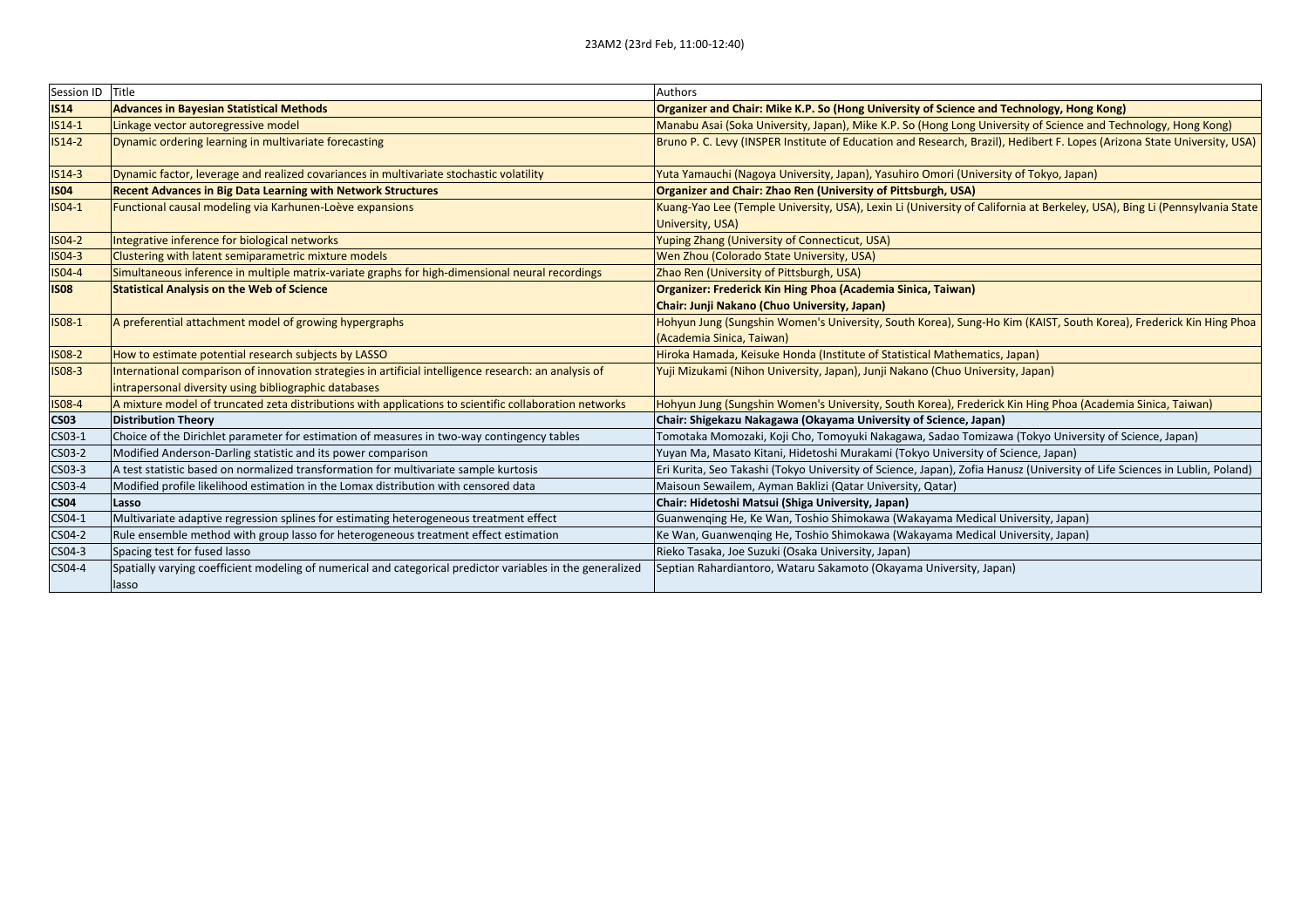| Session ID Title |                                                                                                          | Authors                                                                                                                |
|------------------|----------------------------------------------------------------------------------------------------------|------------------------------------------------------------------------------------------------------------------------|
| <b>IS07</b>      | <b>Bayesian Methods for Modern Statistical Analysis</b>                                                  | Organizer and Chair: Cathy W.S. Chen (Feng Chia University, Taiwan)                                                    |
| IS07-1           | Bayesian skill-rating models for doubles players                                                         | J.-R. Chang, J.-C. Lin, H.-F. Hua, R. C. Weng (National Chengchi University, Taiwan)                                   |
| <b>ISO7-2</b>    | High-frequency realized stochastic volatility model                                                      | Toshiaki Watanabe (Hitotsubashi University, Japan), Jouchi Nakajima (Bank of Japan, Japan)                             |
| <b>ISO7-3</b>    | Variational inference for cutting feedback with misspecified models                                      | Xuejun Yu, David Nott (National University of Singapore, Singapore), Michael Stanley Smith (University of Melbourne,   |
|                  |                                                                                                          | Australia)                                                                                                             |
| <b>IS07-4</b>    | Bayesian cumulative probit linear mixed models for longitudinal ordinary data                            | Kuo-Jung Lee, Ray-Bing Chen (National Cheng Kung University, Taiwan), Keunbaik Lee (Sungkyunkwan University, South     |
|                  |                                                                                                          | Korea)                                                                                                                 |
| <b>IS15</b>      | Recent Advances in Computational Statistics and Related Fields I                                         | Organizers: Tso-Jung Yen (Academia Sinica, Taiwan) and Hiroshi Yadohisa (Doshisha University, Japan)                   |
|                  |                                                                                                          | Chair: Yen-Tsung Huang (Academia Sinica, Taiwan)                                                                       |
| $IS15-1$         | Robust inference of conditional average treatment effects using dimension reduction                      | Ming-Yueh Huang (Academia Sinica, Taiwan), Shu Yang (North Carolina State University, USA)                             |
| $IS15-2$         | Bayesian multinomial model based on quantile regression                                                  | Koki Matsuoka (NTT DATA Corporation, Japan), Masaaki Okabe, Jun Tsuchida (Doshisha University, Japan)                  |
| $IS15-3$         | Eigen-adjusted functional principal component analysis                                                   | Ci-Ren Jiang (Academia Sinica, Taiwan), Eardi Lila (University of Washington, Seattle, US), John AD Aston (Cambridge   |
|                  |                                                                                                          | University, United Kingdom), Jane-Ling Wang (University of California, Davis, US)                                      |
| <b>IS15-4</b>    | Compressed sensing in scanning tunneling spectroscopy                                                    | Yoshinori Nakanishi-Ohno (Doshisha University, Japan)                                                                  |
| PS <sub>2</sub>  | e-Poster Core Session (Part 2)                                                                           | Chair: Michio Yamamoto (Okayama University, Japan), Yoshikazu Terada (Osaka University, Japan)                         |
| <b>PS2-01</b>    | Causal mediation analysis for difference-in-difference design and panel data                             | Pei-Hsuan Hsia, An-Shun Tai, Chu-Lan Micheal Kao (National Yang Ming Chiao Tung University, Taiwan), Yu-Hsuan Lin      |
|                  |                                                                                                          | (National Health Research Institutes, Taiwan), Sheng-Hsuan Lin (National Yang Ming Chiao Tung University, Taiwan)      |
| PS2-02           | CUSUMIN: a cumulative sum interval design for cancer phase I dose finding                                | Tomoyoshi Hatayama (Janssen Pharmaceutical KK, Japan), Seiichi Yasui (Tokyo University of Science, Japan)              |
| PS2-03           | On identification and estimation for sufficient cause interaction through quasi-instrumental variable    | Pei-Hsuan Hsia, An-Shun Tai, Sheng-Hsuan Lin (National Yang Ming Chiao Tung University, Taiwan)                        |
| PS2-04           | Confidence interval for F1-scores for binary and multi-class classification                              | Kanae Takahashi (Hyogo College of Medicine, Japan), Kouji Yamamoto (Yokohama City University, Japan), Aya Kuchiba      |
|                  |                                                                                                          | (Kanagawa University of Human Services, Japan), Tatsuki Koyama (Vanderbilt University Medical Center, USA)             |
| PS2-05           | A study on estimation of the human interest for place based on the human movement data                   | Shinnosuke Suzuki, Kosuke Okusa (Yokohama City University, Japan)                                                      |
| PS2-06           | Comparison of software packages for network meta-analysis with time-to-event endpoint.                   | Shintaro Hirano (Yokohama City University, A2 Healthcare Corp., Japan), Yosuke Muroi (Yokohama City University,        |
|                  |                                                                                                          | Japan), Michinori Arimitsu (JMDC inc., Japan), Takayuki Abe (Yokohama City University, Japan)                          |
| PS2-07           | Robust principal component analysis applicable to partially observed functional data                     | Hyunsung Kim (Chung-Ang University, South Korea), Yeonjoo Park (University of Texas at San Antonio, U.S.A.), Yaeji Lim |
|                  |                                                                                                          | (Chung-Ang University, South Korea)                                                                                    |
| <b>PS2-08</b>    | Embedding method for multiple multivariate data by using class label information                         | Kenta Sakamoto, Hiroshi Yadoshisa (Doshisha University, Japan)                                                         |
| PS2-09           | Partial least squares for qualitative data                                                               | Chitose Nishiyama, Hiroko Katayama, Yuichi Mori (Okayama University of Science, Japan)                                 |
| PS2-10           | Sample size calculation in Bayesian clinical trials considering simultaneous efficacy and inefficacy for | Yosuke Inaba (Chiba University Hospital, Japan), Tomoyuki Kakizume (Takeda Pharmaceutical Company Limited, Japan)      |
|                  | normally distributed outcome with unknown variance                                                       | Masaaki Doi (Kyoto University, Japan), Yohei Kawasaki (Japanese Red Cross College of Nursing, Japan)                   |
| PS2-11           | Wasserstein discriminant analysis for limited labeled data                                               | Mitsuhiro Hashiguchi, Hiroshi Yadohisa (Doshisha University, Japan)                                                    |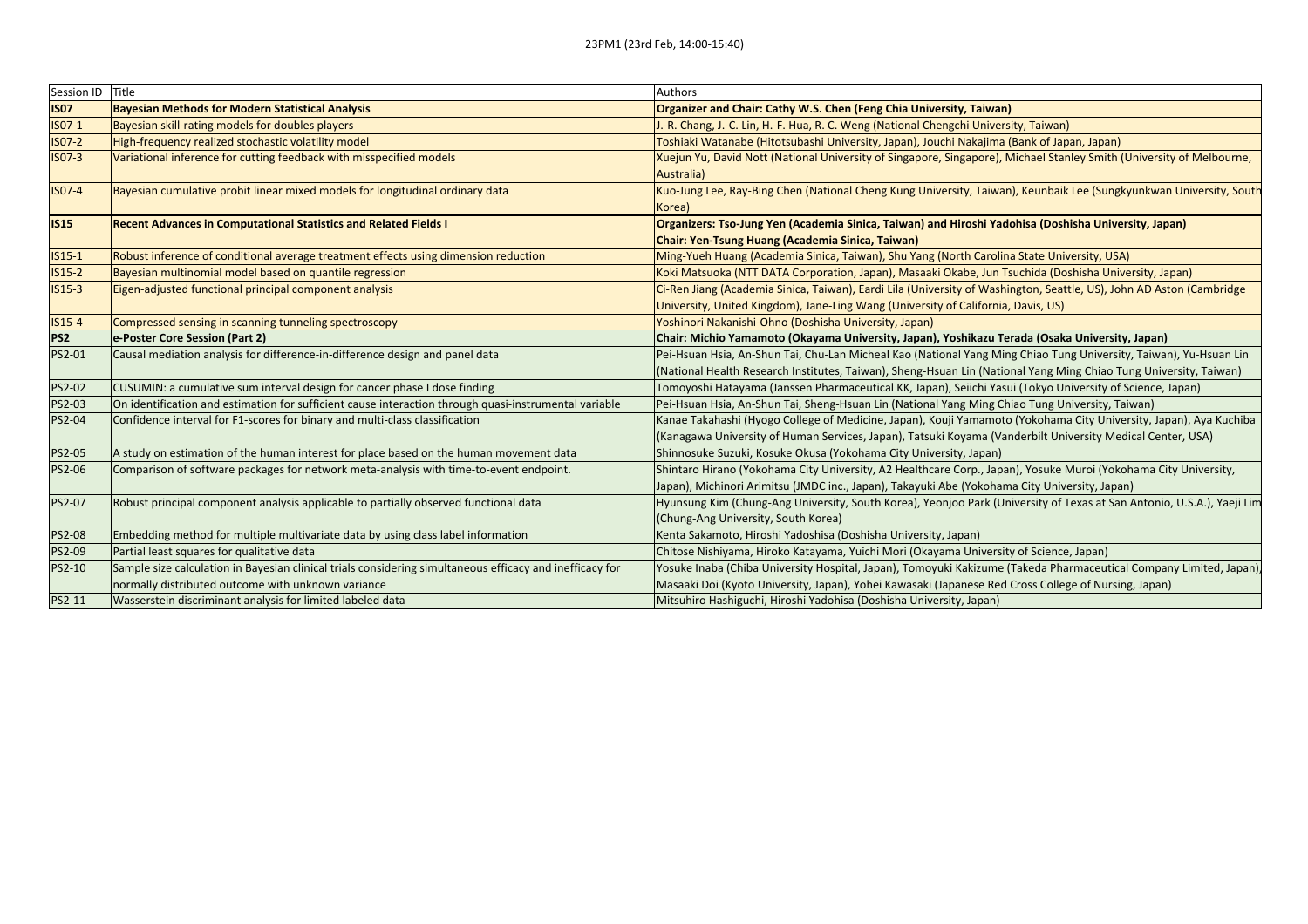| Session ID Title |                                                                                                                                                | Authors                                                                                                                                                                                                 |
|------------------|------------------------------------------------------------------------------------------------------------------------------------------------|---------------------------------------------------------------------------------------------------------------------------------------------------------------------------------------------------------|
| <b>IS13</b>      | <b>Advances in Complex Data Analysis</b>                                                                                                       | Organizers: Yoshikazu Terada (Osaka University, Japan), Michio Yamamoto (Okayama University, Japan)                                                                                                     |
|                  |                                                                                                                                                | Chair: Michio Yamamoto (Okayama University, Japan)                                                                                                                                                      |
| $IS13-1$         | Ordinal probit models for heterogeneous thresholds using anchoring vignette                                                                    | Mariko Takagishi (Osaka University, Japan), Tomoyuki Sugimoto (Shiga University, Japan), Yoshikazu Terada (Osaka                                                                                        |
|                  |                                                                                                                                                | University, Japan)                                                                                                                                                                                      |
| $IS13-2$         | Sparse multivariate regression with missing values and its application to material properties prediction                                       | Kei Hirose (Kyushu University, Japan), Keisuke Teramoto (Hiroshima University, Japan)                                                                                                                   |
| $IS13-3$         | Truncated estimation for varying-coefficient functional linear models and its application to agricultural<br>data                              | Hidetoshi Matsui (Shiga University, Japan)                                                                                                                                                              |
| $IS13-4$         | <b>Fast Approximation for large-scale clustering</b>                                                                                           | Yoshikazu Terada (Osaka University / RIKEN, Japan), Michio Yamamoto (Okayama University / RIKEN, Japan)                                                                                                 |
| <b>ISO2</b>      | <b>Big Data and Analytics in COVID-19</b>                                                                                                      | <b>Organizer and Chair: Ying Chen (National University of Singapore, Singapore)</b>                                                                                                                     |
| $ISO-1$          | Interpretable kernels                                                                                                                          | Patrick J.F. Groenen (Erasmus University Rotterdam, Netherlands), Michael Greenacre (Universitat Pompeu Fabra,<br>Spain)                                                                                |
| $ISO-2$          | What factors drive the satisfaction of citizens on governments' responses to COVID-19?                                                         | Cathy W.S. Chen (Feng Chia University, Taiwan), Sangyeol Lee (Seoul National University, South Korea), Manh Cuong<br>Dong (Feng Chia University, Taiwan), Masanobu Taniguchi (Waseda University, Japan) |
| $ISO-3$          | Measuring spillover and diffusion in mixed frequency large dimensional spatial data: method and                                                | Xiaoyi Han (Xiamen University, China), Yanli Zhu (Hohai University, China), Yijiong Zhang (National University of                                                                                       |
|                  | application to global pandemic and unemployment interactions during COVID-19                                                                   | Singapore, Singapore), Ying Chen (National University of Singapore, Singapore)                                                                                                                          |
| IS02-4           | Deep switching state space model for nonlinear time series forecasting with regime switching                                                   | Xiuqin Xu, Chen Ying (National University of Singapore, Singapore)                                                                                                                                      |
| <b>IS10</b>      | <b>Recent Developments in Cognitive Diagnostic Models</b>                                                                                      | Organizers: Koken Ozaki (University of Tsukuba, Japan), Kensuke Okada (University of Tokyo, Japan)                                                                                                      |
|                  |                                                                                                                                                | Chair: Kensuke Okada (University of Tokyo, Japan)                                                                                                                                                       |
| $IS10-1$         | Cognitive diagnosis models for multiple-choice items and their applications                                                                    | Koken Ozaki (University of Tsukuba, Japan)                                                                                                                                                              |
| IS10-2           | A variational Bayesian posterior approximation method for hidden Markov diagnosis classification models                                        | Yamaguchi Kazuhiro (University of Tsukuba, Japan), Alfonso J. Martinez (University of Iowa, USA)                                                                                                        |
| $IS10-3$         | The practical application of cognitive diagnostic models to encourage students' deep understanding and<br>use of effective learning strategies | Shun Saso, Motonori Oka, Satomi Shiba, Yuri Uesaka (University of Tokyo, Japan)                                                                                                                         |
| $IS10-4$         | Explanatory cognitive diagnostic model for process data                                                                                        | Yoshito Tan, Kensuke Okada (University of Tokyo, Japan)                                                                                                                                                 |
| IS10-5           | A generalized class of cognitive diagnostic models for multiple-choice items derived from the log-linear<br>model                              | Kentaro Fukushima, Kensuke Okada (University of Tokyo, Japan)                                                                                                                                           |
| <b>ISO3</b>      | <b>Digital Assets</b>                                                                                                                          | <b>Organizer and Chair: Wolfgang K. Härdle (Humboldt University of Berlin, Germany)</b>                                                                                                                 |
| $ISO3-1$         | Analysis of cedar plantation management and mega-solar replacement                                                                             | Itaka, Shizu (Tokyo University of Science, Japan)                                                                                                                                                       |
| $ISO3-2$         | Hedging cryptos with bitcoin futures                                                                                                           | Francis Liu (Berlin School of Economics and Law, Germany), Natalie Packham (Berlin School of Economics and Law,                                                                                         |
|                  |                                                                                                                                                | Germany), Meng-Jou LU (Asia University, Taiwan), Wolfgang Karl Härdle (Humboldt-Universität zu Berlin, Germany)                                                                                         |
| $ISO3-3$         | Understanding smart contracts: hype or hope?                                                                                                   | Elizaveta Zinovyeva, Raphael C. G. Reule, Wolfgang Karl Härdle (Humboldt University of Berlin, Germany)                                                                                                 |
| <b>CS05</b>      | <b>Statistical Process Control / Monte Carlo Simulation</b>                                                                                    | Chair: Masahiro Kuroda (Okayama University of Science, Japan)                                                                                                                                           |
| CS05-1           | A distribution-free phase-I scheme for quad-aspects monitoring and control                                                                     | Akira Suzuki (Tokyo University of Science, Japan), Amitava Mukherjee (XLRI- Xavier School of Management, India),<br>Hidetoshi Murakami (Tokyo University of Science, Japan)                             |
| CS05-2           | Stratification and optimal resampling in sequential Monte Carlo                                                                                | Yichao Li (Tsinghua University, China), Wenshuo Wang (Harvard University, USA), Ke Deng (Tsinghua University, China),                                                                                   |
| $CSO5-3$         | A distribution-free phase-II scheme for tri-aspect surveillance using combinations of three orthogonal                                         | Jun S. Liu (Harvard University, USA)<br>Naoshi Nomoto (Tokyo University of Science, Japan), Amitava Mukherjee (XLRI- Xavier School of Management, India),                                               |
|                  | statistics                                                                                                                                     | Hidetoshi Murakami (Tokyo University of Science, Japan)                                                                                                                                                 |
| CS05-4           | Nonparametric monitoring of unknown structural dependence in high-dimensional data streams using<br>pseudo copula and eigenvectors             | Amitava Mukherjee (XLRI - Xavier School of Management, India)                                                                                                                                           |
| <b>CS06</b>      | <b>Regression</b>                                                                                                                              | Chair: Toshio Honda (Hitotsubashi University, Japan)                                                                                                                                                    |
| CS06-1           | The naïve estimators of a Poisson regression model with measurement errors                                                                     | Kentarou Wada, Takeshi Kurosawa (Tokyo University of Science, Japan)                                                                                                                                    |
| CS06-2           | Varying coefficient models for extreme value index regression                                                                                  | Koki Momoki, Takuma Yoshida (Kagoshima University, Japan)                                                                                                                                               |
| CS06-3           | A goodness-of-fit measure for logistic regressions under separation                                                                            | Naoki Kotani, Takeshi Kurosawa (Tokyo University of Science, Japan)                                                                                                                                     |
| CS06-4           | Forward variable selection for ultra-high dimensional quantile regression models                                                               | Toshio Honda (Hitotsubashi University, Japan), Chien-Tong Lin (National Tsing Hua University, Taiwan)                                                                                                   |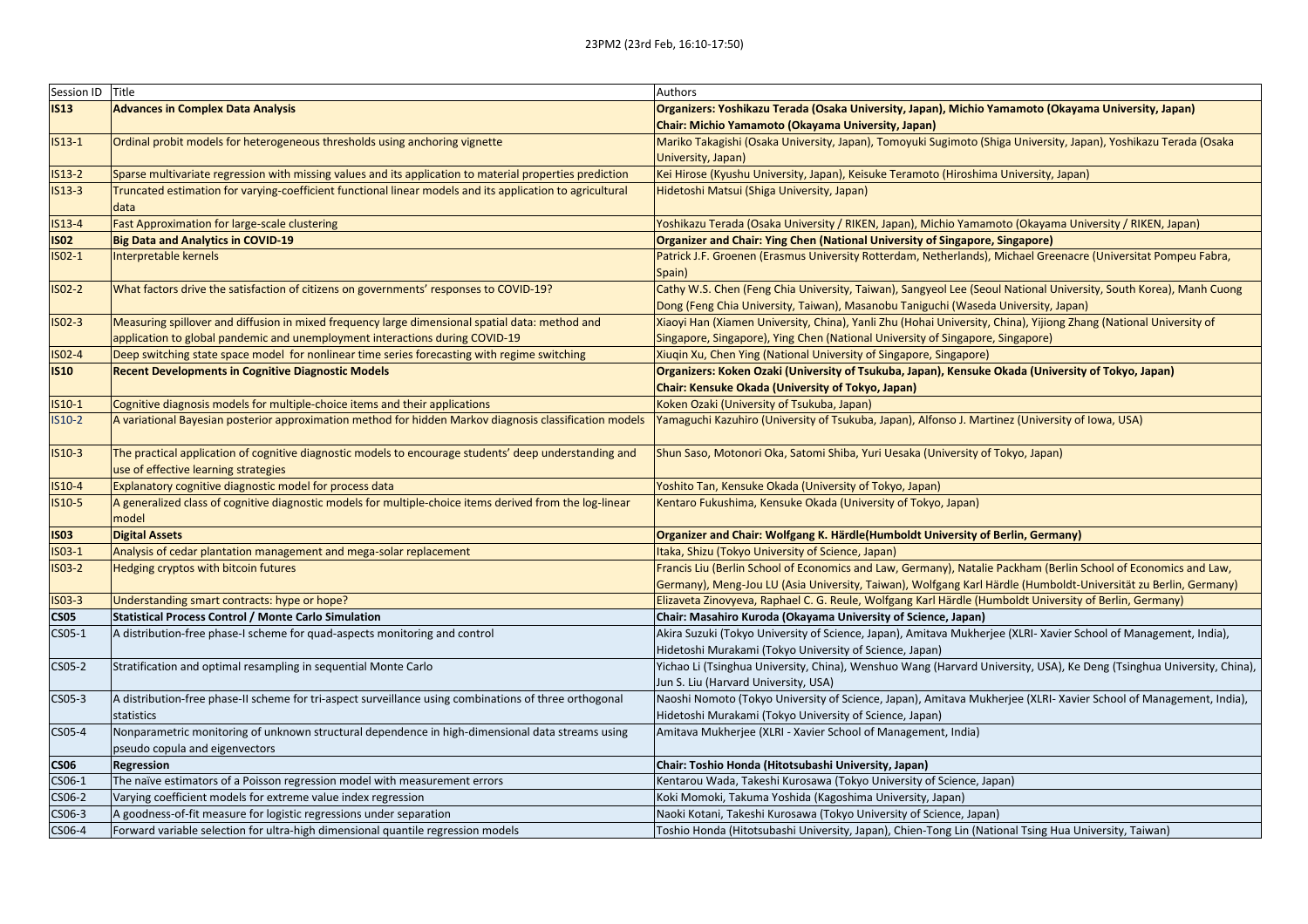| Session ID Title |                                                                                                      | Authors                                                                                                                                                                                                                       |
|------------------|------------------------------------------------------------------------------------------------------|-------------------------------------------------------------------------------------------------------------------------------------------------------------------------------------------------------------------------------|
| <b>ISO9</b>      | <b>Methods and Applications in Deep Learning</b>                                                     | Organizer and Chair: Hsin-Chou Yang (Academia Sinica, Taiwan)                                                                                                                                                                 |
| IS09-1           | Robust aggregation for federated learning by minimum gamma-divergence estimation                     | Cen-Jhih Li (Academia Sinica, Taiwan), Pin-Han Huang (National Taiwan University, Taiwan), Yi-Ting Ma (Academia                                                                                                               |
|                  |                                                                                                      | Sinica, Taiwan), Hung Hung (National Taiwan University, Taiwan), Su-Yun Huang (Academia Sinica, Taiwan)                                                                                                                       |
| IS09-2           |                                                                                                      | A novel approach for predicting atrial fibrillation recurrence after ablating using deep convolutional neural Yi-Ting Hwang (National Taipei University, Taiwan), Hui-Ling Lee (Chang Gung Memorial Hospital, Taiwan), Chung- |
|                  | networks by assessing left atrial curved M-mode                                                      | Chuan Chou (Chang Gung University College of Medicine, Taiwan)                                                                                                                                                                |
| $ISO9-3$         | Deep learning-based segmentation for pneumothorax identification in chest radiograph: application of | Yi-Ju Lee (Academia Sinica, Taiwan), Toshinari Morimoto (National Taiwan University, Taiwan), Su-Yun Huang                                                                                                                    |
|                  | tensor dimensionality reduction method                                                               | (Academia Sinica, Taiwan)                                                                                                                                                                                                     |
| <b>IS16</b>      | <b>Recent Advances in Computational Statistics and Related Fields II</b>                             | Organizers: Hiroshi Yadohisa (Doshisha University, Japan) and Tso-Jung Yen (Academia Sinica, Taiwan)                                                                                                                          |
|                  |                                                                                                      | Chair: Yuejun Zheng (Doshisha University, Japan)                                                                                                                                                                              |
| $IS16-1$         | Training structured neural networks through manifold identification and variance reduction           | Ching-pei Lee, Zih-Syuan Huang (Academia Sinica, Taiwan)                                                                                                                                                                      |
| IS16-2           | Feature estimation and testing for linear regression with time series regressors                     | Junho Yang (Academia Sinica, Taiwan), Suhasini Subba Rao (Texas A&M University, USA)                                                                                                                                          |
| $IS16-3$         | Comparative analysis of Japanese folk songs using rhythmic indices                                   | Akihiro KAWASE (Doshisha University, Japan)                                                                                                                                                                                   |
| $IS16-4$         | An empirical study on effects of gaming on motivation for learning of college student -focusing on   | Hanlin Yeh, Ryozo Yoshino, Yuejun Zheng (Doshisha University, Japan)                                                                                                                                                          |
|                  | mediation of generalized self-efficacy-                                                              |                                                                                                                                                                                                                               |
| <b>IS18</b>      | <b>Recent Advances in Mixture Modelling</b>                                                          | Organizer and Chair: Thomas Yee (University of Auckland, New Zealand)                                                                                                                                                         |
| $IS18-1$         | Cluster analysis for ordered categorical data                                                        | Ivy Liu (Victoria University of Wellington, New Zealand), Daniel Fernandez (Polytechnic University of Catalonia-                                                                                                              |
|                  |                                                                                                      | BarcelonaTech, Spain), Richard Arnold (Victoria University of Wellington, New Zealand), Roy Costilla (Agresearch, New                                                                                                         |
|                  |                                                                                                      | Zealand), Louise McMillan, Shirley Pledger (Victoria University of Wellington, New Zealand)                                                                                                                                   |
| <b>IS18-2</b>    | Merging modal clusters via significance assessment                                                   | Yong Wang, Shengwei Hu (University of Auckland, New Zealand)                                                                                                                                                                  |
| <b>IS18-3</b>    | A nonparametric mixture approach to density and null proportion estimation in large-scale multiple   | Xiangjie Xue, Yong Wang (University of Auckland, New Zealand)                                                                                                                                                                 |
|                  | comparison problems                                                                                  |                                                                                                                                                                                                                               |
| IS18-4           | Generally-altered, -inflated, -truncated and deflated negative binomial regression                   | Thomas Yee (University of Auckland, New Zealand), Chenchen Ma (Peking University, China)                                                                                                                                      |
| <b>CS07</b>      | Time Series / Stochastic Process                                                                     | Chair: Masayuki Uchida (Osaka University, Japan)                                                                                                                                                                              |
| CS07-1           | Statistical modeling of market capitalization with financial data and esg rating data                | Masayuki Jimichi, Chika Saka (Kwansei Gakuin University, Japan), Daisuke Miyamoto (University of Tokyo, Japan),                                                                                                               |
|                  |                                                                                                      | Syuichi Nagata (Kwansei Gakuin University, Japan)                                                                                                                                                                             |
| CS07-2           | {1} common trend filtering: an extension                                                             | Ruoyi Bao, Hiroshi Yamada, Kazuhiko Hayakawa (Hiroshima University, Japan)                                                                                                                                                    |
| CS07-3           | Bayesian modelling integer-valued transfer function models                                           | Aljo Clair P. Pingal, Cathy W.S. Chen (Feng Chia University, Taiwan)                                                                                                                                                          |
| CS07-4           | Adaptive change detection for ergodic diffusion processes based on high frequency data               | Yozo Tonaki (Osaka University, Japan), Yusuke Kaino (Kobe University, Japan), Masayuki Uchida (Osaka University,                                                                                                              |
|                  |                                                                                                      | Japan)                                                                                                                                                                                                                        |
| <b>CS08</b>      | <b>Statistical Software / Qualitative Data</b>                                                       | Chair: Kohei Adachi (Osaka University, Japan)                                                                                                                                                                                 |
| CS08-1           | Item selection for qualitative data                                                                  | Hiroko Katayama, Chitose Nishiyama, Yuichi Mori (Okayama University of Science, Japan)                                                                                                                                        |
| CS08-2           | A taxonomy of factor analysis models: two-versus three-parts and random-versus fixed-scores          | Kohei Adachi (Osaka University, Japan)                                                                                                                                                                                        |
| CS08-3           | Integrated online statistics education system with web-based eStat software                          | Jung Jin Lee (ADA University, Azerbaijan)                                                                                                                                                                                     |
| CS08-4           | compak: an R package for Conway-Maxwell-Poisson associated kernel                                    | Alan Huang, Lucas Sippel (University of Queensland, Australia), Thomas Fung (Macquarie University, Australia)                                                                                                                 |